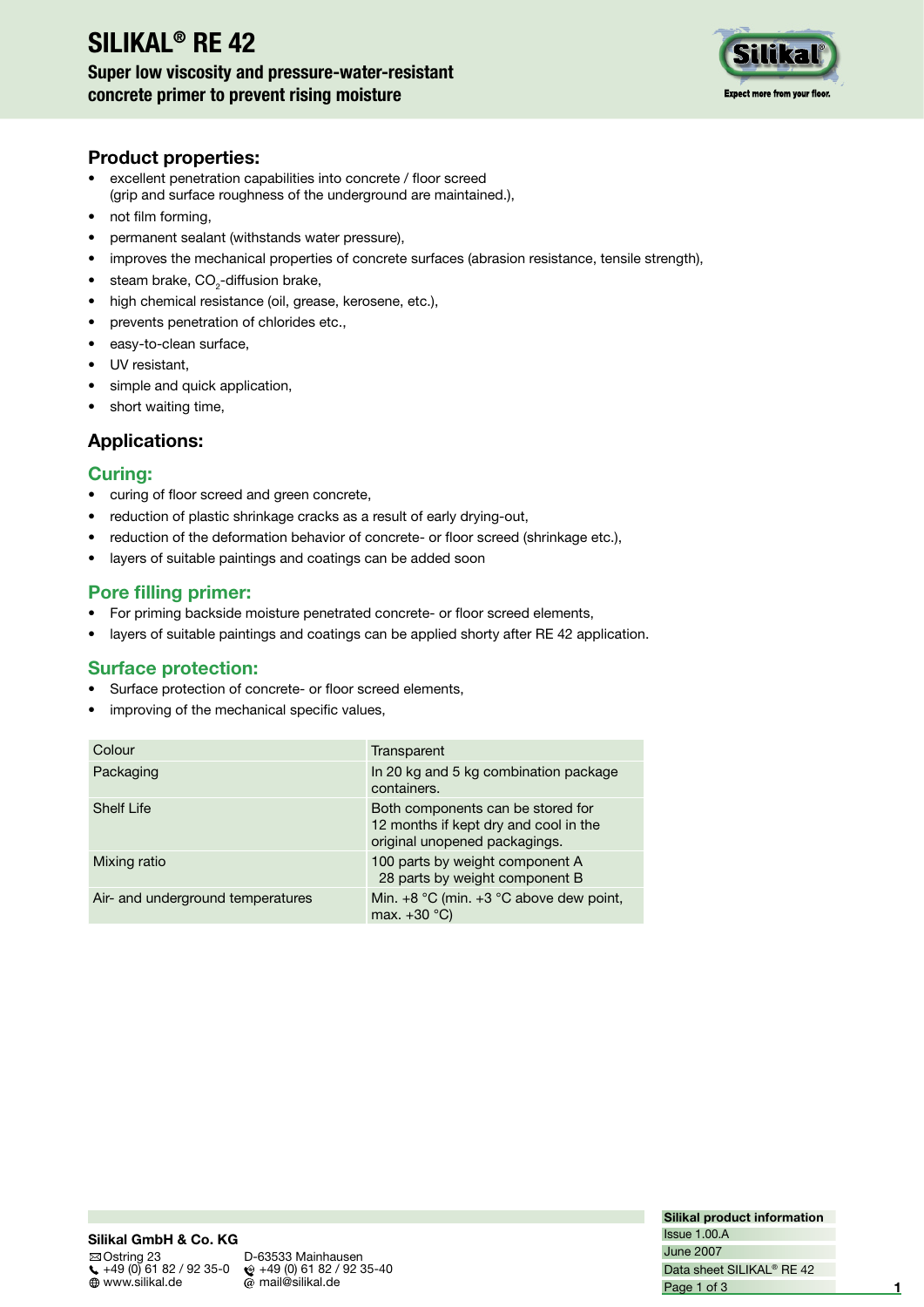

# **Preparation**

### **Curing**

The surface of the green concrete or floor screed must be clean and free of laitance and/or standing wetness. The surface must be dry, so that the substrate is sufficiently absorbent. The substrate must be clean and free from debris, loose or flaking material and dust.

# **Pore filling primer**

The surface must be clean and free from debris, loose or flanking material and laitance. The surface must be free from contamination such as oil, grease, dust, loose particles, organic growth and other separating substances. The surface must be dry, so that the substrate is sufficiently absorbent.

# **Surface protection**

Before beginning the work, the substrate has to be checked for load carrying capacity. It has to be prepared with a suitable process (milling, ball blasting, sandblasting, etc.).

The surface preparation determines grip, surface roughness and the quality that can be obtained for the surface to be impregnated.

The surface must be clean and free from debris, loose or flanking material and laitance. The surface must be free from contamination such as oil, grease, dust, loose particles, organic growth and other separating substances. The separation-stability of the surface must be at least 1,5 N/mm².

Extreme blow-holes or imperfections should be filled to eliminate surface-defects. For this purpose a scraped-filler on the basis of Epoxy, Epoxy Cement Concrete, Polymer Cement Concrete or with cement based mortar should be carried out before impregnating with SILIKAL® RE 42. After the impregnation with SILIKAL® RE 42, clean cement based mortars should not be used.

## **Mixing**

SILIKAL® RE 42 consists of a base- and a hardener component, which are delivered in the correct, co-ordinated mixture. Empty the entire hardener (component B) into the base container (component A) and mix thoroughly with an electric drill. Mix for at least 2 minutes until a uniform consistency is obtained. The mixed material has to be poured into a clean container and has to be mixed once again.

# **Application**

Irrespective of the application field, the application of SILIKAL® RE 42 may be carried out in two steps:

#### **1. application step:**

Pour out the mixed epoxy resin onto the concrete surface and spread it with a rubber lip. After a short operating time (appr. 10 minutes) the epoxy excess must be removed with the rubber lip. The remaining epoxy resin can be rolled out with a lint free, epoxy resin proof roller.

Heavy films as well as the building of puddles have to be avoided!

The waiting time between the coats depends on the absorbency of the substrate and is normally between one and three hours. Before applying the second coat if required, the impregnation of the first coat into the substrate should be evident.

#### **2. application step:**

See the first application step.

Heavy films as well as the building of puddles have to be avoided!

Before the application of SILIKAL® RE 42 on power floated industry floors the application method must be verified with the manufacturer.

During application of SILIKAL<sup>®</sup> RE 42 take care that there is no film building at the surface. The surface texture has to be maintained after every coating.

# **Air- and underground temperatures**

Minimal +8 °C (at least, however, +3 °C over the dew point), maximal +30 °C

# **Estimating**

Normal material consumption is between 100 and 200  $g/m^2$  for the first coat and between 50 and 150  $g/m^2$  for the second coat. The material consumption depends on the absorbency, surface roughness and moisture of the substrate as well as on the application- and ambient temperature. Therefore, carrying out a test application is be recommended to define the object-specific material consumption.

#### **Silikal product information**

June 2007 Issue 1.00.A Page 2 of 3 Data sheet SILIKAL® RE 42

#### **Silikal GmbH & Co. KG**

 $\boxtimes$  Ostring 23 D-63533 Mainhausen<br>
(49 (0) 61 82 / 92 35-0  $\circ$  +49 (0) 61 82 / 92 +49 (0) 61 82 / 92 35-0 +49 (0) 61 82 / 92 35-40

 $\omega$  mail@silikal.de